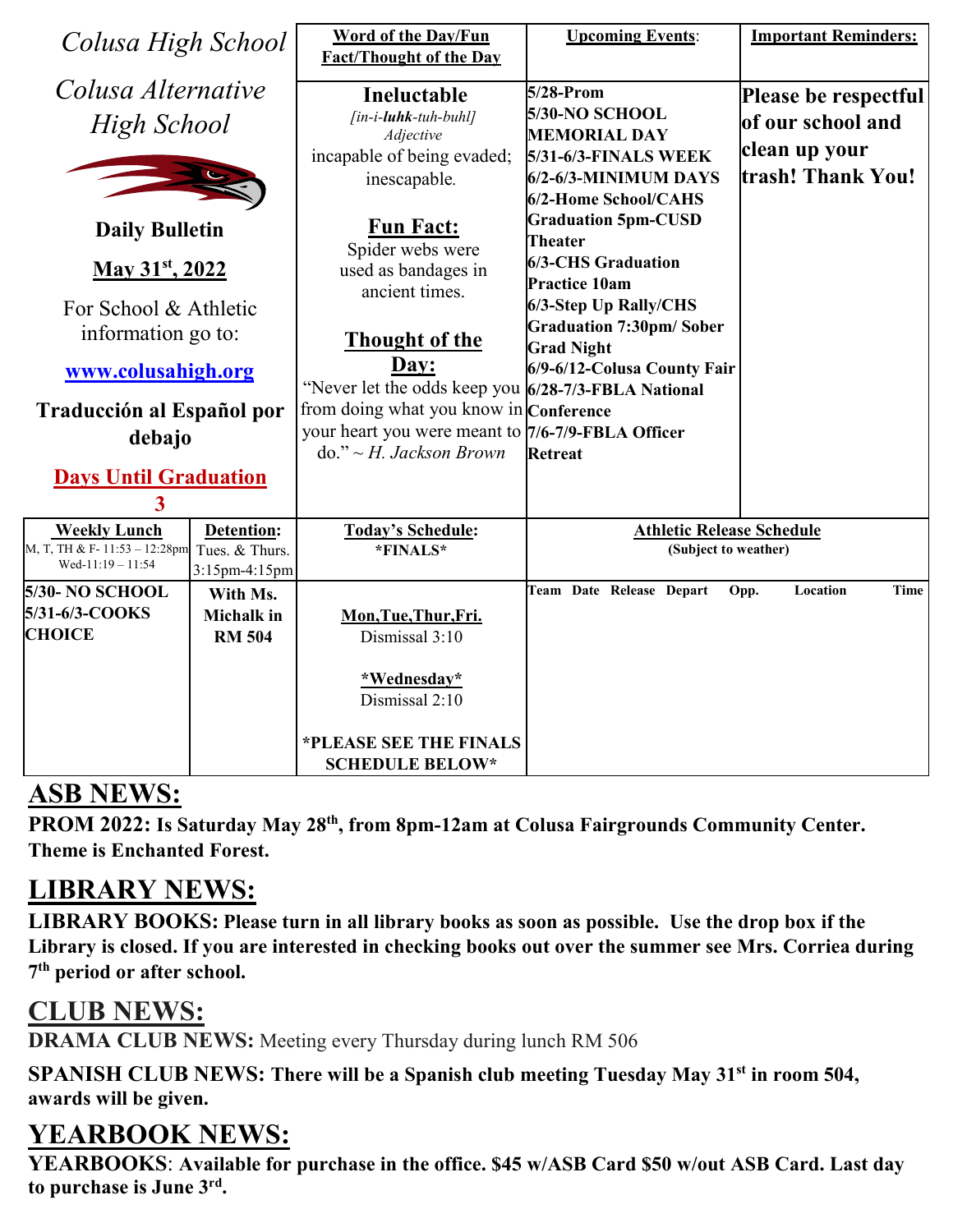**DISTRIBUTION: All students can pick up their yearbooks Tuesday, May 31st from Mrs. Brooks' room ONLY during lunch and after school. YOU MAY NOT PICK UP YOUR YEARBOOK DURING CLASS TIME.**

### **SENIOR NEWS:**

**PB&J Scholarship** – **Awards up to \$1,000, The PB&J Scholarship is for students who have experienced personal challenges that may not have allowed them to perform well academically, but who still have the drive to succeed. Examples of personal challenges include, but are not limited to: Medical issues, peer issues, bullying, change of school, minority status, etc., family issues, divorce, death, lack of income, homelessness, foster care, abuse, etc. No GPA requirement. Deadline to apply May 31, 2022** [https://scholarsapp.com/scholarship/pbj](https://scholarsapp.com/scholarship/pbj-scholarship)[scholarship](https://scholarsapp.com/scholarship/pbj-scholarship)

**The Caring.com Scholarship: at Caring.com, they understand the demanding lifestyle of student-caregivers and the challenges they may face. The Student-Caregiver Scholarship provides financial assistance to students who are caring for an adult relative while enrolled in college or high school. Eligibility requirements for high school students: Student-caregivers who are still in high school are welcome to apply for the Caring.com Scholarship. Eligible high school applicants must be full-time students and be registered to attend a two- or four-year college or university the semester following their application. Check website for application details and eligibility. Deadline: June 30, 2022<https://www.caring.com/caregivers/scholarships-for-student-caregivers/>**

**California CHAFEE Grant Program: Grants available to current or former foster youth. The court must have established your dependency when you are between ages of 16 and 18. The California Department of Social Services will verify your foster youth eligibility status. Apply online at<https://www.chafee.csac.ca.gov/> Deadline: Ongoing**

**NURSE.ORG: Multiple nursing scholarships; applications and deadlines vary, check website** 

**Scholarship websites: [https://www.fastweb.com](https://www.fastweb.com/) [https://www.scholarships.com](https://www.scholarships.com/)  <https://bigfuture.collegeboard.org/><https://www.petersons.com/undergraduate-scholarship/>**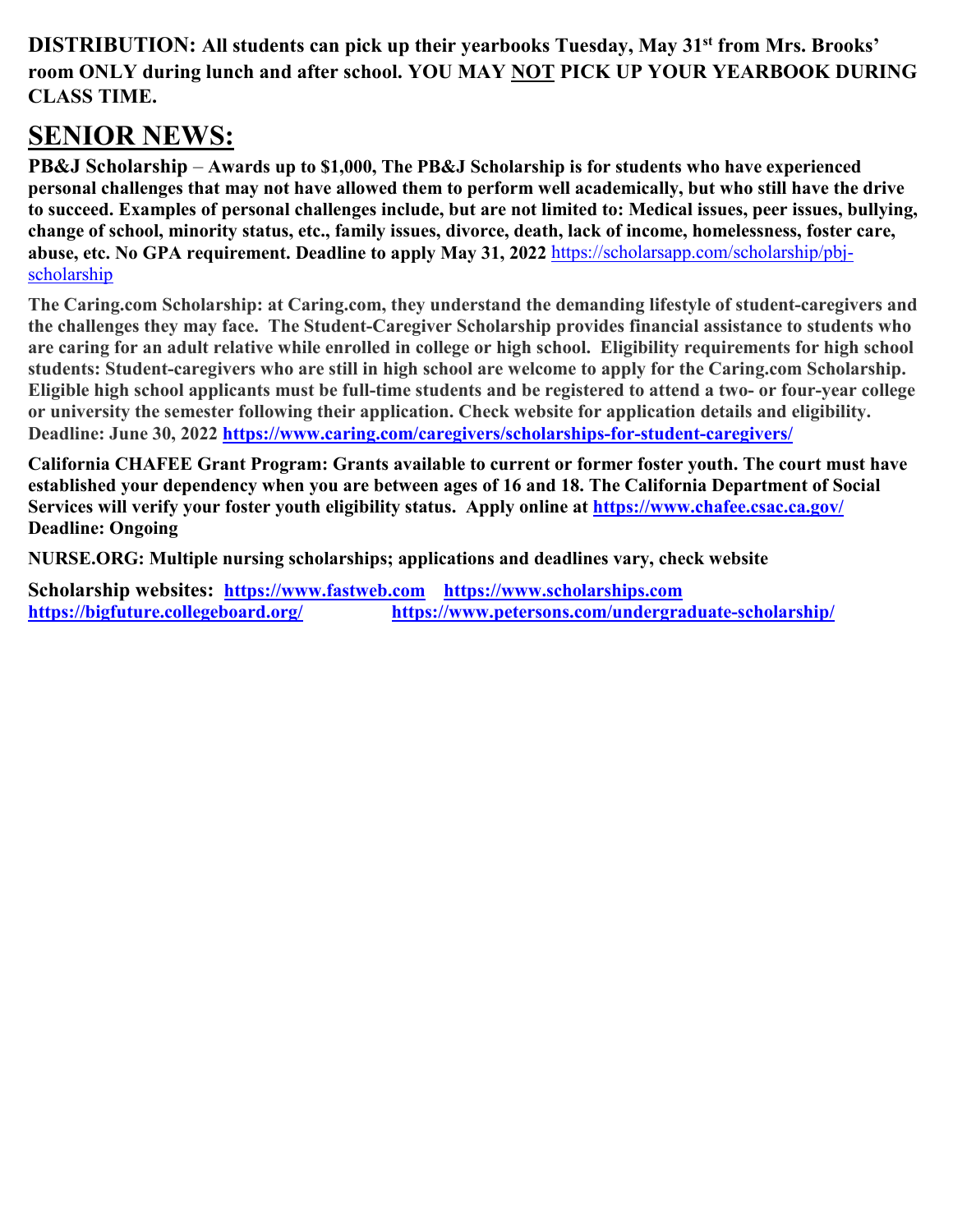### **CHS Finals Schedule Spring 2022**

| Tuesday, May $31st$ (1 & 2)        |                 |  |  |  |
|------------------------------------|-----------------|--|--|--|
| <b>Period 1 Final</b>              | $8:10 - 9:55$   |  |  |  |
| Extended Break/Pass 9:55 - 10:15   |                 |  |  |  |
| <b>Period 2 Final</b>              | $10:15 - 11:55$ |  |  |  |
| Lunch                              | $11:55 - 12:30$ |  |  |  |
| Targeted Intervention 12:35 - 2:10 |                 |  |  |  |

#### **Wednesday, June 1st (3, 4 & 5)**

| <b>Period 3 Final</b> | $8:10 - 9:55$   |
|-----------------------|-----------------|
| Pass/Break            | $9:55 - 10:05$  |
| Period 4 Final        | $10:05 - 11:45$ |
| Lunch                 | $11:45 - 12:20$ |
| <b>Period 5 Final</b> | $12:25 - 2:10$  |

#### **Thursday, June 2nd (6 & 7)**

**0 Period Final 7:00 - 8:05 Period 6 Final 8:10 - 9:55** Extended Break/Pass 9:55 - 10:15 **Period 7 Final 10:15 - 11:55 (Chromebook Turn in Required 7th Period)** Lunch 11:55 - 12:30 **Targeted Intervention 12:35 - 2:10**

- **CAHS Graduation Practice Thursday, June 2nd at 10:30am-CUSD Theater**
- **CAHS Graduation begins at 5:00pm – Colusa Unified School District Theater**

### **Friday, June 3rd**

**Class begins at 8:10 and ends at 12:20. Various activities going on throughout the day:**

1<sup>st</sup> Period 8:10 - 9:30 Senior Breakfast 8:30 - 9:30 Step-Up Rally 9:30 - 10:30 Senior Grad Rehearsal 10:00 - 11:15 End of Year Activities 10:15 - 12:20

- Activities in quad
- School BBQ (Buffet style served out of cafeteria)
- CHS graduation begins at 7:30pm

**Books will be turned in on June 1st to teachers unless otherwise checked out from appropriate teachers. Please turn in your lists of all students who did not turn in textbooks to Ms. Corriea by Wednesday June 1st.**

**\*Tuesday and Thursday will include an extended break between the finals. Students will have the opportunity to eat lunch provided by the cafeteria.**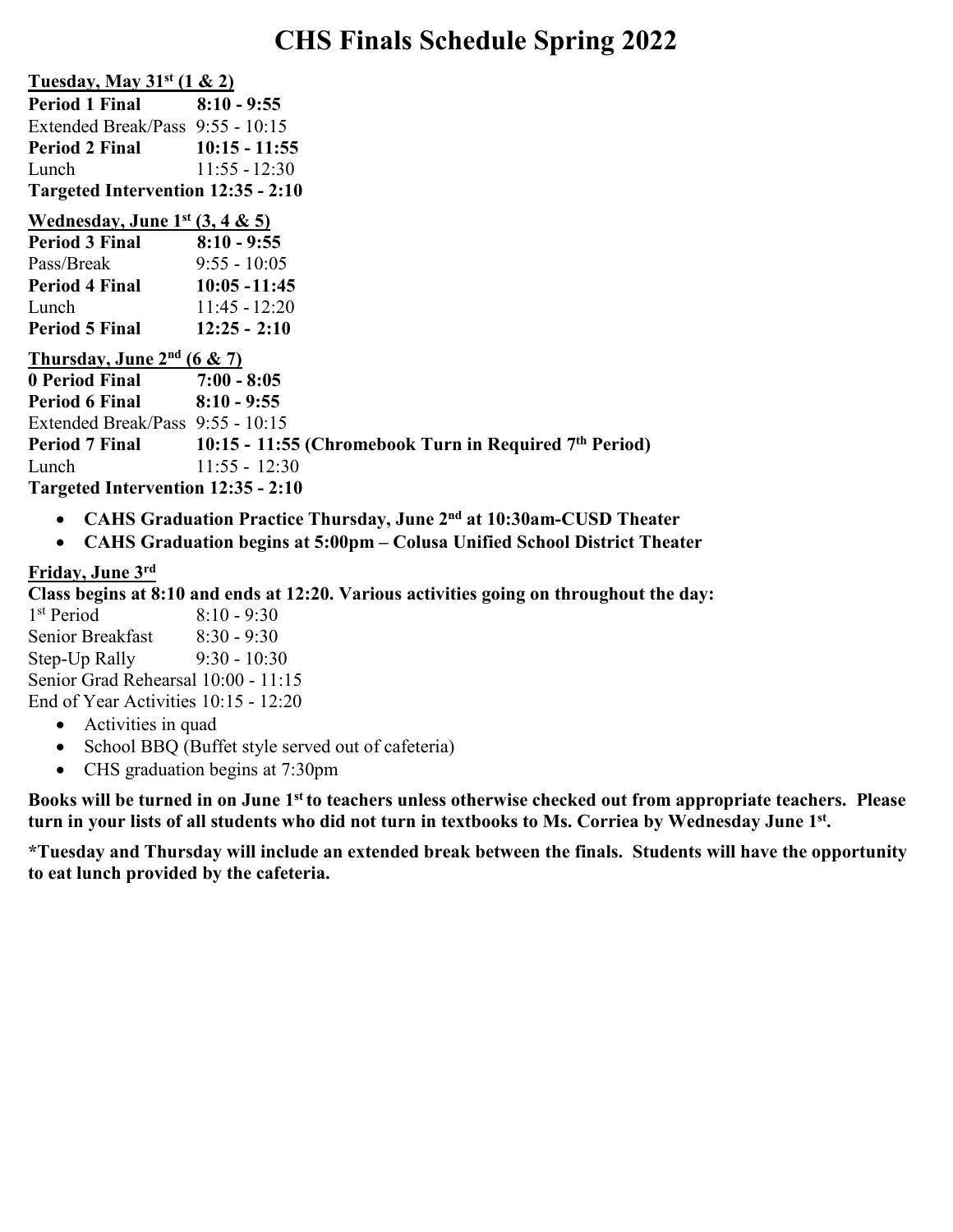# **CAHS Finals Schedule Spring 2022**

**Tuesday, May 31st (1 & 2)**

**Period 1 Final (Lay) 8:10 - 9:55 Room 300 (Chromebook Turn In)**

Extended Break/Pass 9:55 - 10:15

**Period 2 Final (Nail) 10:15 - 11:30 Room 506**

Lunch 11:30

**Wednesday, June 1st (3, 4 & 5)**

**Period 3 Final (Lay) 8:10 - 9:55** Room 300 Pass/Break 9:55 - 10:05 **Period 4 Final (Summerville) 10:05 - 11:30** Room 400 Lunch 11:30

**Thursday, June 2nd (6 & 7) Period 1 Final (Leal) 8:10 - 9:55** Counseling Office Extended Break/Pass 9:55 - 10:15 **Period 2 Final (Johnson) 10:15 - 11:30** Library

Lunch 11:30

- **CAHS Graduation Practice Thursday, June 2nd at 10:30am-CUSD Theater**
- **CAHS Graduation begins at 5:00pm – Colusa Unified School District Theater**

### **Friday, June 3rd**

**Class begins at 8:10 and ends at 12:20. Various activities going on throughout the day:**

1st Period 8:10 - 9:30 Room 300 Senior Breakfast 8:30 - 9:30 Step-Up Rally 9:30 - 10:30 Senior Grad Rehearsal 10:00 - 11:15 End of Year Activities 10:15 - 12:20

- Activities in quad
- School BBQ (Buffet style served out of cafeteria)

**Books will be turned in on June 1st to teachers unless otherwise checked out from appropriate teachers. Please turn in your lists of all students who did not turn in textbooks to Ms. Corriea by Wednesday June 1st.**

**\*Tuesday and Thursday will include an extended break between the finals. Students will have the opportunity to eat lunch provided by the cafeteria.**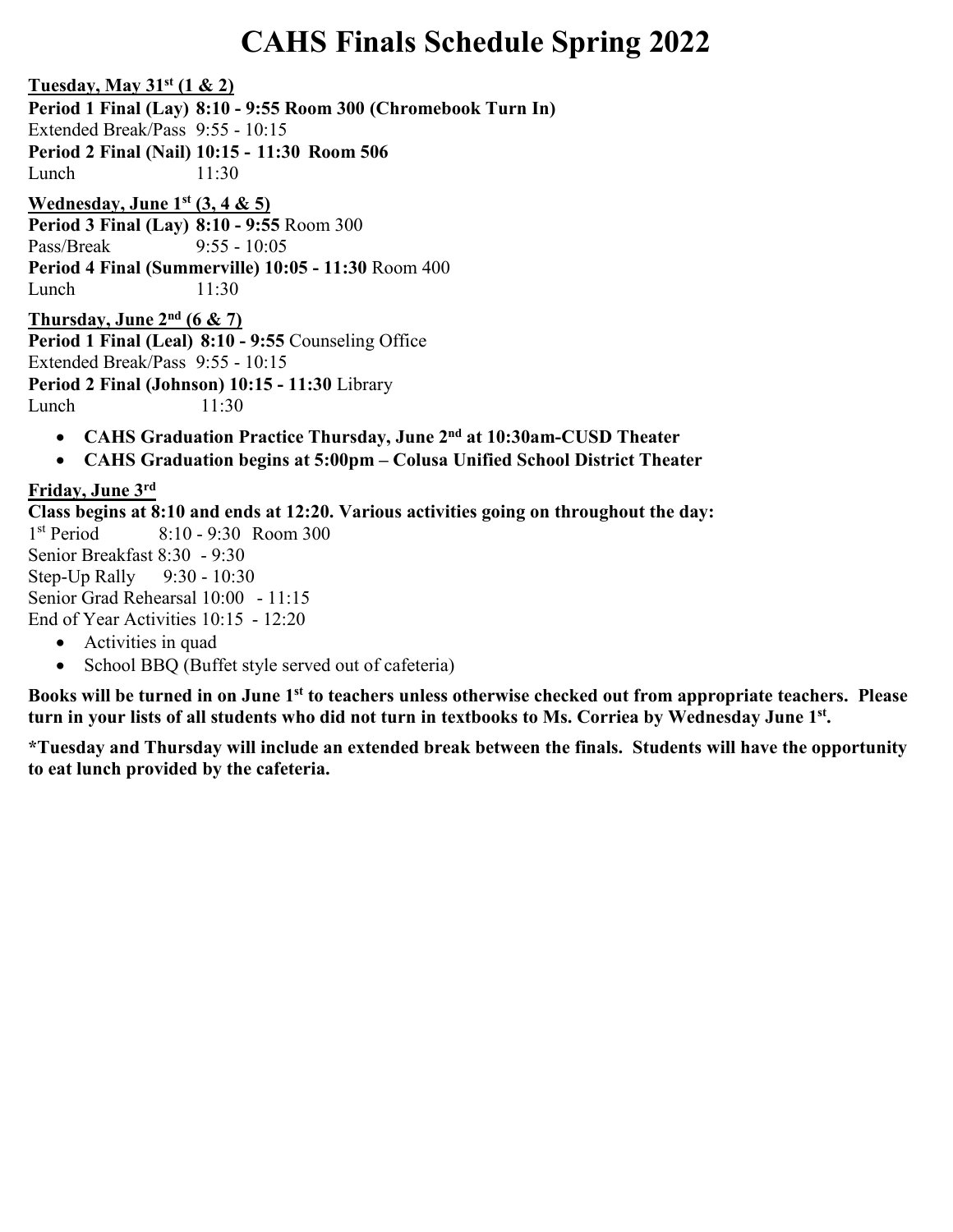| Escuela Preparatoria                           |                 | Palabra del Día/Dato                          | Próximos Eventos:                             | Recordatorios              |
|------------------------------------------------|-----------------|-----------------------------------------------|-----------------------------------------------|----------------------------|
|                                                |                 | Curioso/Pensamiento del Día                   |                                               | importantes:               |
| de Colusa                                      |                 | Ineluctable                                   | 5/28-Fiesta de graduación<br>5/30-DÍA         | Por favor, sea             |
|                                                |                 | Adjetivo<br>incapaz de ser evadido;           | <b>CONMEMORATIVO SIN</b>                      | respetuoso con             |
| Escuela Preparatoria                           |                 | ineludible.                                   | <b>CLASES</b>                                 | nuestra escuela y          |
| Alternativa de Colusa                          |                 |                                               | 5/31-6/3-SEMANA DE                            | recoge su basura!          |
|                                                |                 | Dato curioso:                                 | <b>FINALES</b>                                | :Gracias!                  |
|                                                |                 | Las telas de araña se usaban                  | $6/2 - 6/3 - DÍAS$ MÍNIMOS<br>6/2-Escuela en  |                            |
|                                                |                 | como vendajes en la                           | casa/Graduación de CAHS                       |                            |
|                                                |                 | antigüedad.                                   | 5pm                                           |                            |
|                                                |                 |                                               | 6/3- Práctica de graduación                   |                            |
| <b>Boletín Diario</b>                          |                 | Pensamiento del                               | de CHS 10 a.m.                                |                            |
| 31 de mayo de 2022                             |                 | día:<br>"Nunca dejes que las                  | 6/3- Rally intensificado<br>/CHS Graduación   |                            |
| Para obtener información sobre la              |                 | probabilidades te impidan                     | 7:30pm/Noche de                               |                            |
| escuela y el atletismo, visite:                |                 | hacer lo que en tu corazón                    | graduación sobria                             |                            |
| www.colusahigh.org                             |                 | sabes que debes hacer." $\sim$ H.             | 6/9-6/12-Feria del condado                    |                            |
|                                                |                 | Jackson Brown                                 | de Colusa                                     |                            |
| Días hasta la graduación                       |                 |                                               | 6/28-7/3-Conferencia                          |                            |
| $\overline{\mathbf{3}}$                        |                 |                                               | <b>Nacional FBLA</b>                          |                            |
|                                                |                 |                                               | 7/6-7/9-Retiro de oficiales de<br><b>FBLA</b> |                            |
| <b>Almuerzo semanal</b>                        | Detención:      | Horario de hoy:                               | Calendario de lanzamientos atléticos          |                            |
| l, m, j & v- 11:53 - 12:28pm                   | Martes y jueves | *FINALES*                                     | (Sujeto a los cambios)                        |                            |
| mié-11:19 - 11:54                              | 3:15pm-4:15pm   |                                               |                                               |                            |
| 5/30- NO HAY                                   | Con la Sra.     |                                               | Equipo Fecha Liberar Salida Adversario        | Ubicación<br><b>Tiempo</b> |
| <b>CLASES</b>                                  | Michalk en      | Lun, Mar, *Jueves *, Vie.                     |                                               |                            |
| <b>5/31-6/3-ELECCIÓN</b><br><b>DE COCINERO</b> | <b>RM 504</b>   | Despido 3:10                                  |                                               |                            |
|                                                |                 |                                               |                                               |                            |
|                                                |                 | *miércoles*                                   |                                               |                            |
|                                                |                 | Despido 2:10                                  |                                               |                            |
|                                                |                 |                                               |                                               |                            |
|                                                |                 | *POR FAVOR VEA EL<br><b>CALENDARIO DE LAS</b> |                                               |                            |
|                                                |                 | <b>FINALES ABAJO*</b>                         |                                               |                            |
|                                                |                 |                                               |                                               |                            |

### **NOTICIAS ASB:**

**PROM 2022: es el sábado 28 de mayo, de 8 p.m. a 12 a.m. en el Centro Comunitario de Colusa Fairgrounds. El tema es el Bosque Encantado.**

# **NOTICIAS DE LA BIBLIOTECA:**

**LIBROS DE LA BIBLIOTECA: Por favor entregue todos los libros de la biblioteca lo antes posible. Utilice el cuadro desplegable si la biblioteca está cerrada. Si está interesado en sacar libros durante el verano, hable con la Sra. Corriea durante el séptimo período o después de la escuela.**

# **NOTICIAS DEL CLUB:**

**NOTICIAS DEL CLUB DE DRAMA:** ¡Reunión todos los jueves durante el almuerzo aula 506!

**NOTICIAS DEL CLUB DE ESPAÑOL: Habrá una reunión del club de español el martes 31 de mayo en el salón 504, se entregarán premios.**

# **NOTICIAS DEL ANUARIO:**

**ANUARIOS**: **Disponible para su compra en la oficina. \$45 con ASB tarjeta \$50 sin ASB tarjeta. El último día para comprar es el 3 de junio.**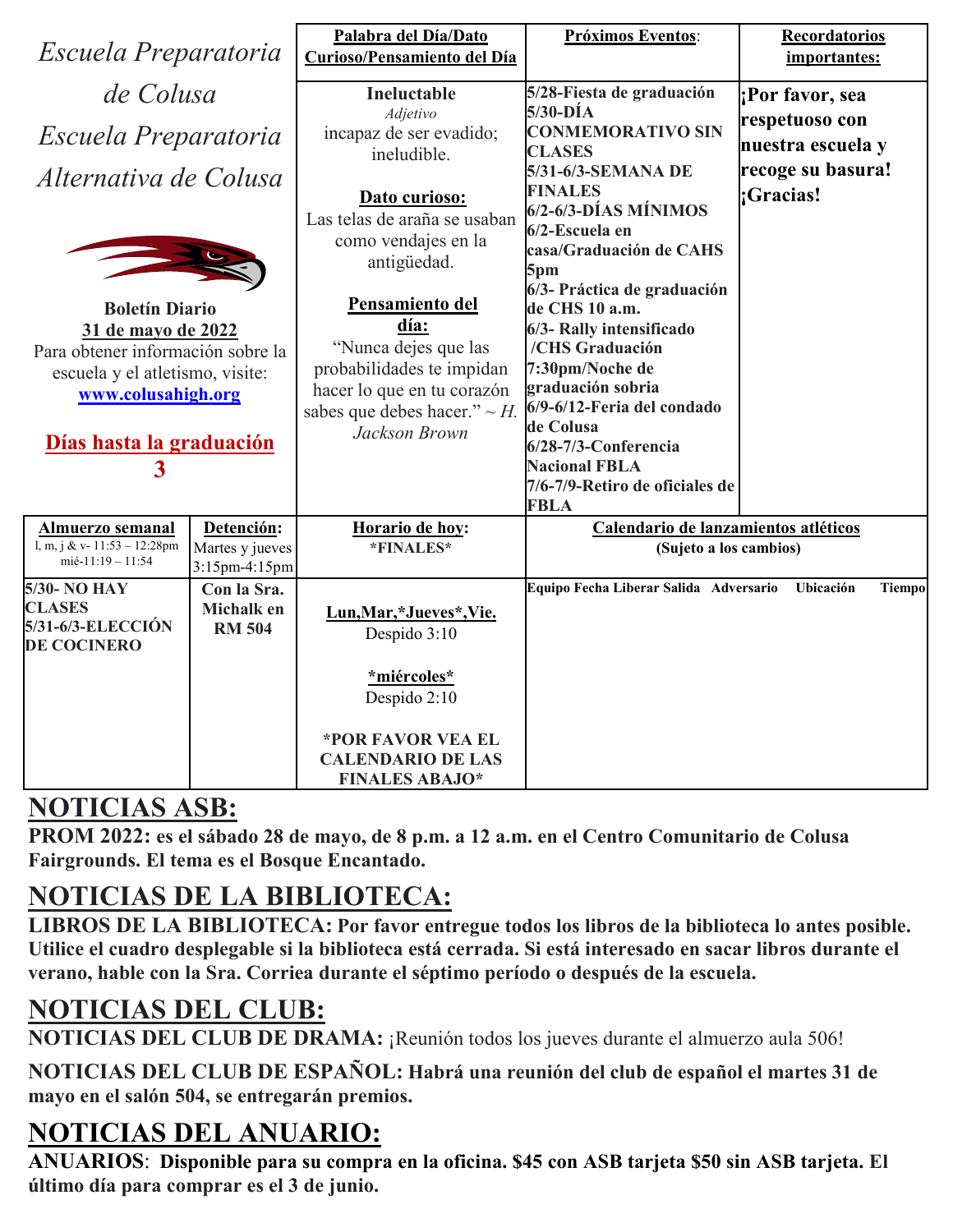**DISTRIBUCIÓN: Todos estudiantes pueden recoger sus anuarios el martes 31 de mayo en el salón de la Sra. Brooks SOLAMENTE durante el almuerzo y después de la escuela. NO PUEDE RECOGER SU ANUARIO DURANTE EL TIEMPO DE CLASE.**

# **NOTICIAS SENIOR:**

**Beca PB&J** – **Otorga hasta \$1,000La beca PB&J es para estudiantes que han experimentado desafíos personales que pueden no haberles permitido desempeñarse bien académicamente, pero que aún tienen el impulso para tener éxito. Los ejemplos de desafíos personales incluyen, pero no se limitan a: Problemas médicos, problemas de pares, intimidación, cambio de escuela, condición de minoría, etc., problemas familiares, divorcio, muerte, falta de ingresos, falta de vivienda, cuidado de crianza, abuso, etc. No hay requisito de GPA. Fecha límite para aplicar 31 de mayo de 2022 <https://scholarsapp.com/scholarship/pbj-scholarship>**

**La beca Caring.com: en Caring.com, entienden el exigente estilo de vida de los estudiantes-cuidadores y los desafíos que pueden enfrentar. La Beca para estudiantes y cuidadores brinda asistencia financiera a los estudiantes que cuidan a un pariente adulto mientras están inscritos en la universidad o la escuela secundaria. Requisitos de elegibilidad para estudiantes de secundaria: Los estudiantes-cuidadores que todavía están en la escuela secundaria pueden solicitar la beca Caring.com. Los solicitantes elegibles de la escuela secundaria deben ser estudiantes de tiempo completo y estar registrados para asistir a un colegio o universidad de dos o cuatro años el semestre siguiente a su solicitud. Visite el sitio web para conocer los detalles de la solicitud y la elegibilidad. Fecha límite: 30 de junio de 2022 [https://www.caring.com/caregivers/scholarships-for-student](https://www.caring.com/caregivers/scholarships-for-student-caregivers/)[caregivers/](https://www.caring.com/caregivers/scholarships-for-student-caregivers/)**

**Programa de subvenciones CHAFEE de California: subvenciones disponibles para jóvenes de crianza temporal actuales o anteriores. El tribunal debe haber establecido su dependencia cuando tiene entre 16 y 18 años. El Departamento de Servicios Sociales de California verificará su condición de elegibilidad para jóvenes de crianza. Solicite en línea en https://www.chafee.csac.ca.gov/ Fecha límite: En curso**

**NURSE.ORG: Múltiples becas de enfermería; las solicitudes y los plazos varían, consulte el sitio web.**

**Sitios web de becas[:https://www.fastweb.com](https://www.fastweb.com/) [https://www.scholarships.com](https://www.scholarships.com/)  <https://bigfuture.collegeboard.org/><https://www.petersons.com/undergraduate-scholarship/>**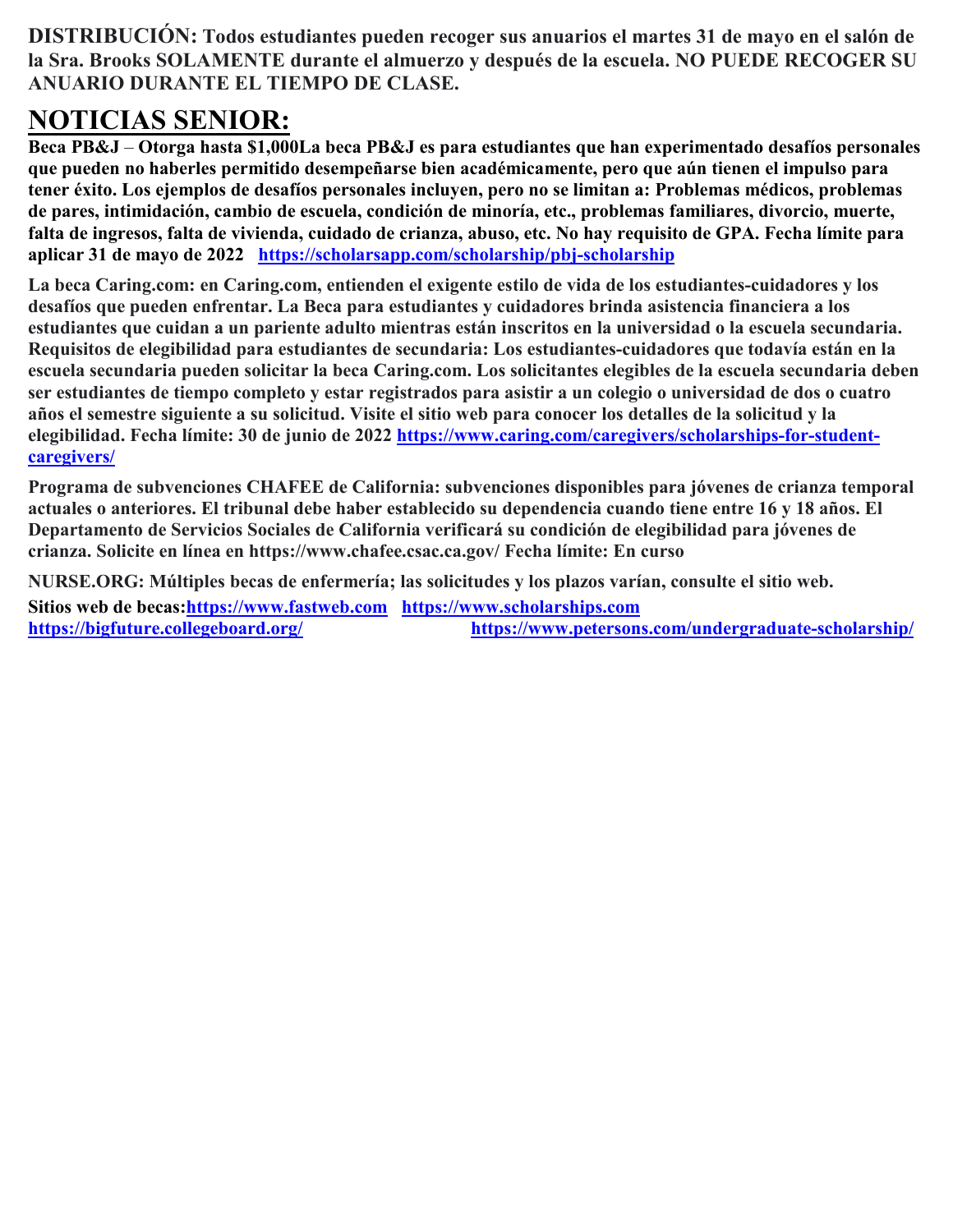## **Horario de Finales Primavera 2022 de CHS**

**martes, 31 de mayo (1 & 2) Período 1 Final 8:10 - 9:55** Descanso Extendido /Pase 9:55 - 10:15 **Período 2 Final 10:15 - 11:55** Almuerzo 11:55 - 12:30 **Intervención Dirigida 12:35 - 2:10**

#### **miércoles, 1 de junio (3, 4 & 5)**

**Período 3 Final 8:10 - 9:55** Descanso Extendido /Pase 9:55 - 10:05 **Período 4 Final 10:05 - 11:45** Almuerzo 11:45 - 12:20 **Período 5 Final 12:25 - 2:10**

#### **jueves, 2 de junio (6 & 7)**

**0 Período Final 7:00 - 8:05 Period 6 Final 8:10 - 9:55** Extended Break/Pass 9:55 - 10:15 **Período 7 Final 10:15 - 11:55 (Entrega de Chromebook en Período 7 Reuerido)** Almuerzo 11:55 - 12:30 **Intervención Dirigida 12:35 - 2:10**

- **Práctica de graduación de CAHS el jueves 2 de junio a las 10:30 a. m. en el Teatro CUSD**
- **La graduación de CAHS comienza a las 5:00 p. m. – Teatro del Distrito Escolar Unificado de Colusa**

#### **viernes, 3 de junio**

**La clase comienza a las 8:10 y termina a las 12:20. Varias actividades a lo largo del día:**

1er Período 8:10 - 9:30 Desayuno Senior 8:30 - 9:30 Mitin 9:30 - 10:30 Ensayo de Graduación 10:00 - 11:15 Actividades de fin de año 10:15-12:20

- Actividades en el Patio
- BBQ Escolar (Estilo Buffet servido fuera de la cafetería)
- Graduación de la PREPA comienza a las 7:30pm

**Los libros serán entregados el 1 de junio a los maestros a no ser verificado de otra manera fuera de los maestros apropiados. Entregue sus listas de todos los estudiantes que no entregaron los libros de texto a la Sra. Corriea antes del miércoles 1 de junio.**

**\* El martes y el jueves incluirán un descanso prolongado entre las finales. Los estudiantes tendrán la oportunidad de almorzar proporcionado por la cafetería.**